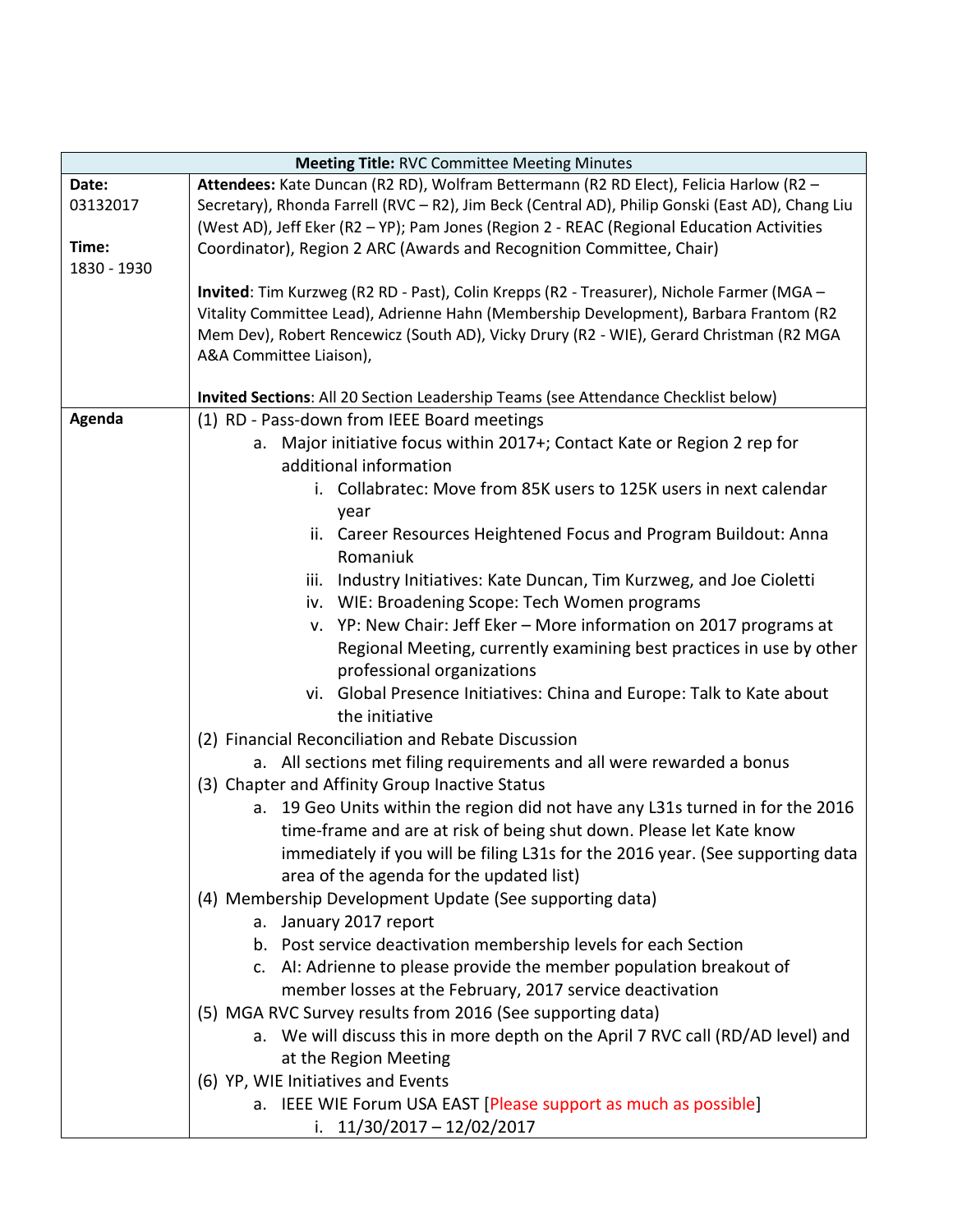|                      | ii. http://sites.ieee.org/wie-forum-usa-east/                                                         |
|----------------------|-------------------------------------------------------------------------------------------------------|
|                      | iii. Seeking Patrons, Speakers, Volunteers, Career Fair Participants                                  |
|                      | (7) Region Meeting preparation                                                                        |
|                      | a. Felicia has sent out the link to the Templates for the Area Directors to use                       |
|                      | b. Felicia has sent out the link to the Templates for the Region 2 leaders to use                     |
|                      | c. Felicia has sent out the link to the Meeting Agenda                                                |
|                      | (8) Web-enabled section checklists                                                                    |
|                      | a. Need updates from the following sections still:                                                    |
|                      | i. Akron                                                                                              |
|                      | ii. Central PA                                                                                        |
|                      | iii. Cincinnati                                                                                       |
|                      | iv. Delaware                                                                                          |
|                      | v. NOVA                                                                                               |
|                      | vi. Southern New Jersey                                                                               |
|                      | vii. Washington                                                                                       |
|                      | (9) Sections Congress                                                                                 |
|                      | a. Please complete following by 03/31/2017                                                            |
|                      | i. Airfare purchased, Sections Congress Conference registration,                                      |
|                      | attendance acknowledgement email to Felicia                                                           |
|                      | ii. Flight costs are being reimbursed by the Region 2 Treasurer                                       |
|                      | immediately: krepps@ieee.org                                                                          |
|                      | b. Budgets                                                                                            |
|                      | c. Discount Codes                                                                                     |
|                      | (10) Miscellaneous                                                                                    |
|                      | a. Area Trainings                                                                                     |
|                      | i. Tony Ivanov posted training data for ADs to peruse at the 03032017                                 |
|                      | meeting                                                                                               |
|                      | ii. Chang Liu conducting outreach to vTools team for videos, tutorials,<br>and Webex enabled training |
|                      | b. Pam Jones introduced herself and her role names and will offer                                     |
|                      | presentation at future RVC Committee meeting                                                          |
|                      |                                                                                                       |
| <b>Purpose</b>       | Enhanced Collaboration, Communication, Cooperation                                                    |
| <b>Supporting</b>    | Item #3: Chapter and Affinity Group Inactive Status                                                   |
| <b>Documentation</b> |                                                                                                       |
|                      |                                                                                                       |
|                      |                                                                                                       |
|                      | Region 2 Info -<br>GeoUnit Activity Sumi                                                              |
|                      | Item #4: Membership Development                                                                       |
|                      |                                                                                                       |
|                      | Membership Goals for 2017<br>a.                                                                       |
|                      |                                                                                                       |
|                      |                                                                                                       |
|                      | 2017_md_goals_data.<br>pdf                                                                            |
|                      |                                                                                                       |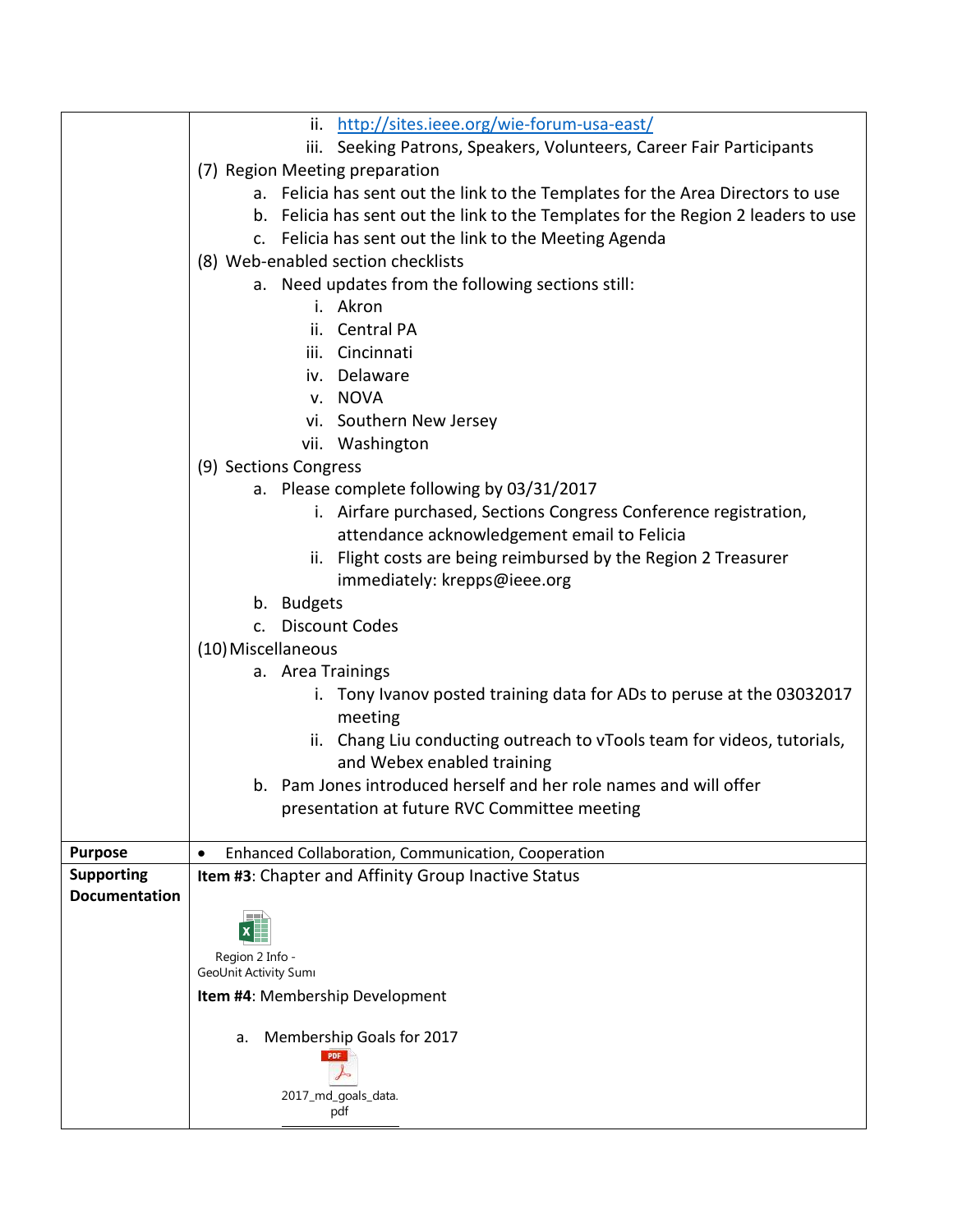|                                                                                                                                    | b.<br>Membership Data - pass down from Monthly MD calls                                                                                                                                                                                                                                                                                                                                                                                                                                            |
|------------------------------------------------------------------------------------------------------------------------------------|----------------------------------------------------------------------------------------------------------------------------------------------------------------------------------------------------------------------------------------------------------------------------------------------------------------------------------------------------------------------------------------------------------------------------------------------------------------------------------------------------|
|                                                                                                                                    | MD Monthly - Jan<br>2017.pdf<br>Post Service Deactivation Run Membership Counts<br>c.<br>PDF<br>2017 Region 2 Post<br>Membership Service I<br>Item #5: MGA RVC Survey results from 2016                                                                                                                                                                                                                                                                                                            |
|                                                                                                                                    | Region 2 Final<br>Summary Report MG,                                                                                                                                                                                                                                                                                                                                                                                                                                                               |
| <b>Google Drive</b><br><b>Pointers</b><br>(L31s, Membership<br>Trending that are<br>sent to Section<br>leaders all stored<br>here) | Central Area: https://drive.google.com/open?id=0B_tOBRuYbAQDWmJ2UGFGMGJPSDg<br>East Area: https://drive.google.com/open?id=0B_tOBRuYbAQDWmZiV3ZwLWktams<br>South Area: https://drive.google.com/open?id=0B_tOBRuYbAQDUUJnVmJoUG45ZGM<br>West Area: https://drive.google.com/open?id=0B_tOBRuYbAQDLS0taG9ScmsyQUU                                                                                                                                                                                   |
| 2017 Section<br><b>Vitality</b><br><b>Checklists</b><br>(links sent to Area<br>Directors and<br>known officers)                    | <b>CENTRAL (Jim Beck)</b><br>Central PA: http://publish.smartsheet.com/a1b312dbef8b4924a7c61bbc1bc27315<br>*Erie: http://publish.smartsheet.com/ddb90f46ef11451dbb4867bd6c62adf2<br>*Johnstown: http://publish.smartsheet.com/189a5c65fbd4465e84889ae1231b5aa6<br>*Pittsburgh: http://publish.smartsheet.com/0e5f8b4a639d40739ed699ecb7aa30fa<br>*Susq: http://publish.smartsheet.com/f3e6a174ef7d4cfa8720b823674bc6d9<br>*West VA: http://publish.smartsheet.com/f7874c7fc6f146bd80f56edda1f3240d |
|                                                                                                                                    | <b>EAST</b> (Philip Gonski)<br>Delaware: http://publish.smartsheet.com/496ce79f0ebb498082a850da7bf84fb0<br>*Lehigh Valley: http://publish.smartsheet.com/a7d3d677ee8146eb81509ab1b0ff0c16<br>*Philadelphia: http://publish.smartsheet.com/35d53a43aa8f4dfeba9c01510e10bb37<br>SNJ: http://publish.smartsheet.com/d0b01956bd174b98a3be4ae34b3382e0                                                                                                                                                  |
|                                                                                                                                    | <b>SOUTH (Robert Rencewicz)</b><br>*Baltimore: http://publish.smartsheet.com/8594158d830c4699a9e69da8144f3916<br>Nova: http://publish.smartsheet.com/2e4f6c746dde4c8f8d30d26f4e5f6007<br>Washington: http://publish.smartsheet.com/9a085638d1eb4a79b1f24ba5587dad53                                                                                                                                                                                                                                |
|                                                                                                                                    | <b>WEST</b> (Chang Liu)<br>Akron: http://publish.smartsheet.com/7748454d3b824b04bc54c0b0c34a1218<br>Cinn: http://publish.smartsheet.com/a7c7aa33415b41028db2371b970be315<br>*Cleve: http://publish.smartsheet.com/361cf3da11814eed992ab6e33e27697e<br>*Columbus: http://publish.smartsheet.com/f3775538bcc4447a838de10c1357f949<br>*Dayton: http://publish.smartsheet.com/bf7de7534f4c4a3394fdc7d8e40cd05c<br>*Lima: http://publish.smartsheet.com/d80566a84c4243ab9490579ab4a42ede                |